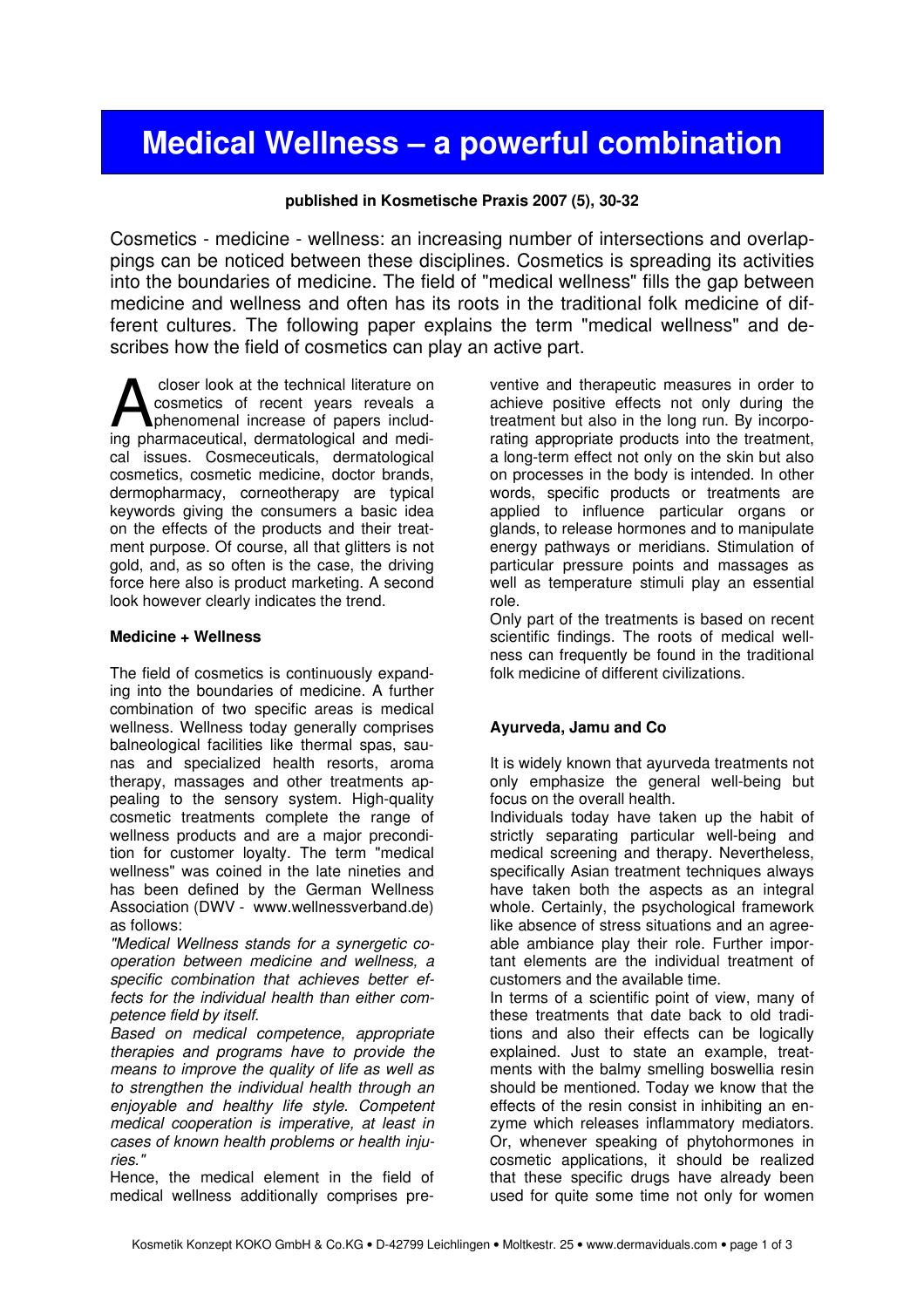but also for men. With the help of the chemical structures it could be illustrated that phytohormones will address specific receptors which in their turn show moderate reactions. An article in the Kosmetische Praxis 2007 (3), 8-11 has been dealing specifically with this phenomenon.

Vegetable drugs and extracts have passed particular processes so that they mix with fatty oils in order to be used as head, foot or body oils or packs or to be massaged into the skin with the help of herb stamps. In some cases, the oils, enriched with active agents are applied at a relatively high temperature. The active agents are released from the oils or herb stamps and integrate into the areas below the skin surface. During head, face and body treatments the energy points of the body are massaged with the finger tips in order to create relaxing effects which may also be transmitted to specific organs. Also dysfunctions may be influenced this way. In general, the micro circulation will be increased, the metabolism stimulated and tenseness will be loosened up.

## Who is entitled to treat?

Due to the multitude of possible effects the therapeutic staff has to be very experienced on the one hand and should also be equipped with a comprehensive basic knowledge in medicine on the other hand. Or, in other words, the so-called "wizards" we can frequently come across are out of place here. Moreover, there is need for so-called generalists with a specific physical and physiotherapeutic sensitivity and a certain feeling for an agreeable atmosphere.

Analysts predict a high potential for the field of medical wellness as it combines well-being, prevention as well as therapeutic aspects. Accordingly, many of the hotels are now adapting to this trend in dedicating their conventional wellness division which formerly used to be part of the fitness department into a medical wellness oasis. This, however, is a wasted effort unless there is qualified medical staff as mentioned above or unless there are basic dermatological cosmetics for the external treatment. Criteria for dermatological cosmetics have been described in Kosmetische Praxis 2005 (5), 12-14. From a legal point of view, a qualified medical doctor has to be responsible for the medical wellness treatment or, at least, has to supervise the division.

## Two concepts meet

About the same time when the idea of medical wellness was born, corneotherapy has developed and established a complementary concept in the field of non-invasive dermatology. Not well-being was the basic approach here but the prophylactic treatment and therapy of skin problems without the use of pharmaceutical agents. Professor A. Kligman could prove that a selective use of cosmetic active agents has clinically significant effects without the side effects of pharmaceutical agents. In this sense, corneotherapy with its individually adapted cosmetic products exactly meets the basic ideas of medical wellness.

## Comprehensive skin diagnosis

Corneotherapy and medical wellness require a comprehensive skin diagnosis which logically complements the medical anamnesis. And, the other way round, hormone and gene analyses may supplement the skin diagnosis. These data inform on the sensitivities and particular needs of the individual persons. As in the meantime, the instrument-assisted skin diagnosis is supported by comfortable software solutions, the data may be compiled and processed. The result is an overview on the best bases and active agents for the respective treatments.

In spite of the high tech instruments and high quality software however, there is still need for the analytical competence of the therapeutic staff which means that it is expected to be part of the qualification for medical wellness treatments.

# Extended corneotherapy

Corneotherapy focuses on a physiologically intact skin barrier as this is the only way to effectively protect the epidermis against external influences. In the meantime the original corneotherapy has been complemented by the technique of a controlled opening of the skin barrier, transporting active agents through it and subsequently closing the barrier so that it will resume its original function in chemical and physical respect.

This particular technique is specifically needed when active agents should be effective in deeper skin layers however cannot penetrate the skin barrier under normal conditions. Polar, water soluble agents for example belong to this group of actives and, for this purpose, they are encapsulated in liposomes that fuse with the barrier layer and thus make it permeable for the substances. Accordingly, lipid-like (lipophilic) substances are encapsulated in nanoparticles and then transported into the barrier. After the substances passed through the stratum corneum, a base cream will be applied which restores the barrier structure.